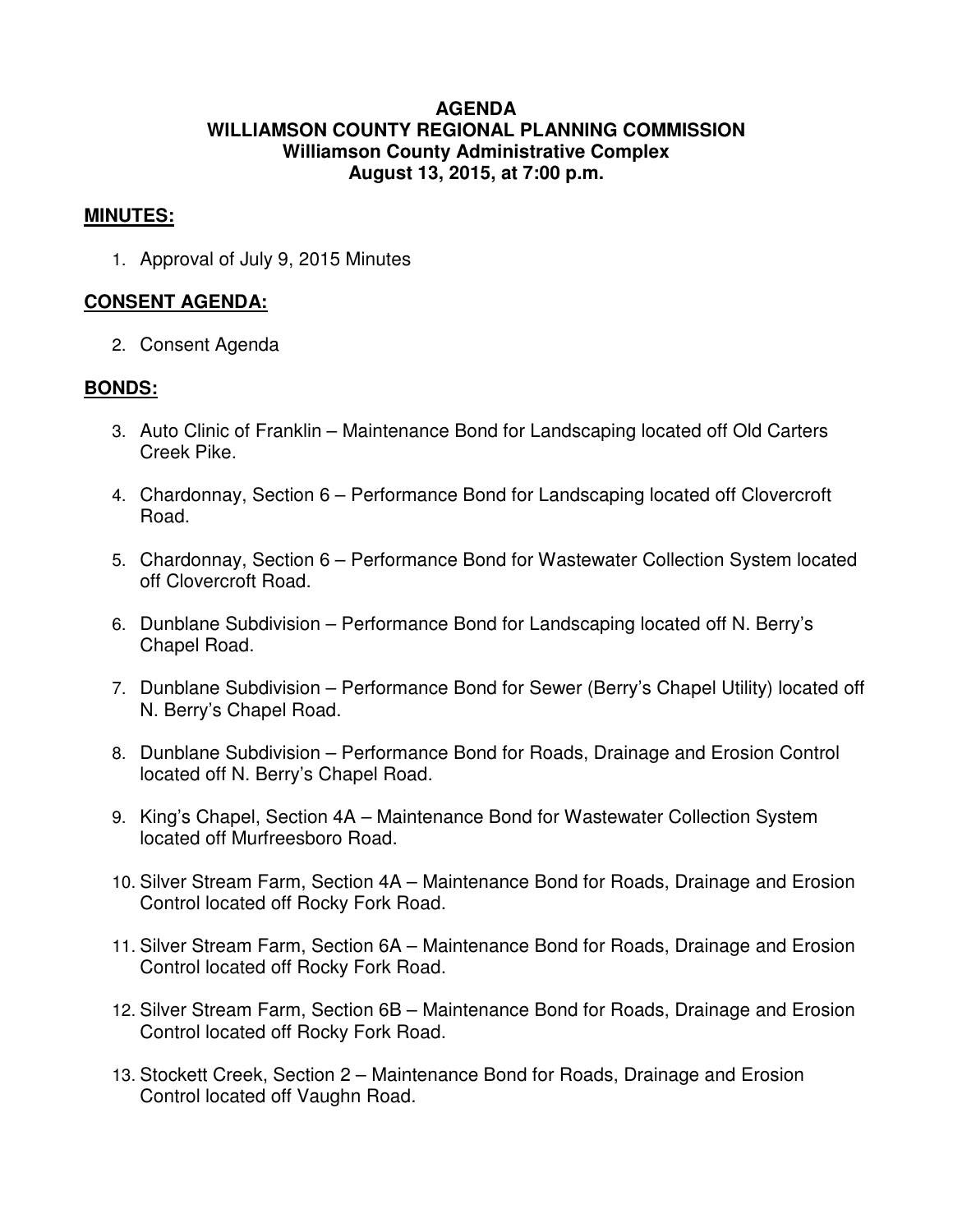- 14. Stockett Creek, Section 3 Maintenance Bond for Roads, Drainage and Erosion Control located off Vaughn Road.
- 15. The Grove, Section 1 Performance Bond for Landscaping located off Arno Road.
- 16. The Grove, Section 2 Maintenance Bond for Wastewater Collection System located off Arno Road.
- 17. The Grove, Section 2 Maintenance Bond for Roads, Drainage and Erosion Control located off Arno Road.
- 18. The Grove, Section 4 Performance Bond for Roads, Drainage and Erosion Control located off Arno Road.

## **NON-RESIDENTIAL SITE PLANS:**

- 19. Non-Residential Site Plan Review for Arrington Vineyard Winery (Revised), on 60 acres located off Patton Road in the 2<sup>nd</sup> Voting District (5-2015-017).
- 20. Non-Residential Site Plan Review for Battle Mountain Farms, Rural Retreat Extensive, on 226.26 acres located off Arno-Allisona Road in the 2<sup>nd</sup> Voting District (5-2015-018).
- 21. Non-Residential Site Plan Review for Lookaway Farms, Nontraditional Wastewater Treatment and Disposal System (Revised), on 168.46 acres located off Clovercroft Road in the  $5<sup>th</sup>$  Voting District (5-2015-019).
- 22. Non-Residential Site Plan Review for Page Middle School, Auditorium, on 25 acres located at 6262 Arno Road in the 5<sup>th</sup> Voting District (5-2015-020).

## **CONCEPT PLAN**

- 23. Concept Plan Review for Gullane, containing 49 lots on 70 acres located off Hartland Road in the  $8^{th}$  Voting District (1-2015-208).
- 24. Concept Plan Review for Lookaway Farms, containing 108 lots on 168.46 acres, located off Clovercroft Road in the 5<sup>th</sup> Voting District (1-2015-207).
- 25. Concept Plan Review for Vineyard Valley, containing 71 lots on 106 acres located off Eudailey-Covington Road in the 2<sup>nd</sup> Voting District (1-2015-202).

## **PRELIMINARY PLATS:**

26. Preliminary Plat Review for King's Chapel, Phase 5 (Revised), containing 28 lots on 16.77 acres located off Murfreesboro Road in the 5<sup>th</sup> Voting District (1-2015-308).